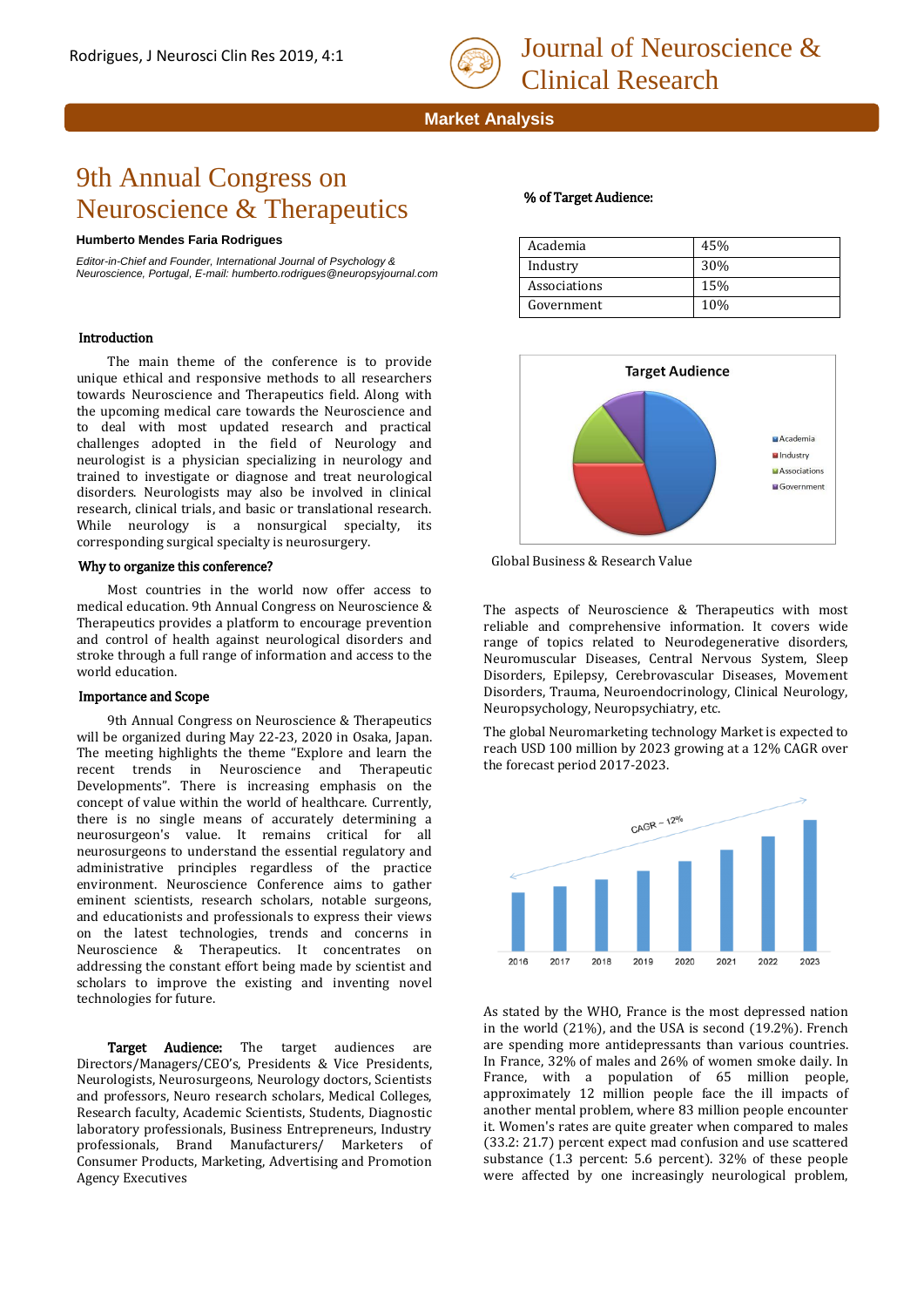while 18% had two and 14% had at least three problems. 90% of suicides are because of psychological problem in high pay nations.

In 2015, the worldwide neuromarketing technology market achieved \$21.0 million. From \$50.3 million in 2016, the market is anticipated to achieve \$22.0 million by 2021, rising at a compound annual growth rate (CAGR) from 2016 to 2021 by 18.0 percent. Neuroscience market is anticipated to rise at a CAGR of 6.4% CAGR during the forecast year 2018- 2025. With healthy CAGR of 6.4%, the global neuroscience market is likely to grow from US\$ 301.6 MN in 2016 to US\$ 520.8 MN in 2025.

Following are the statistics percentage-wise:

| 2017 | $6.4\%$ |
|------|---------|
| 2019 | 19.2%   |
| 2021 | 34.6%   |
| 2023 | 43.8%   |
| 2025 | 51.4%   |

 New York, Sept. 25, 2017 (GLOBE NEWSWIRE) - With solid CAGR of 6.4%, the worldwide neuroscience market is probably going to develop from US\$ 301.6 Mn in 2016 to US\$ 520.8 Mn by 2025 end. This development is principally fuelled by headway in neuroimaging and expanding R and D in neuroinformatics. "Neuroscience Market: Global Industry Analysis (2012-2016) and Forecast (2017-2025)," is the new production of Persistence Market Research that spotlights on merger and obtaining, key coordinated efforts and innovation, and innovation move understandings, which assume a crucial job in the global neuroscience advertise. North America and Europe are relied upon to command the global neuroscience showcase in the surveyed time of 8 years that is somewhere in the range of 2017 and 2025.



# Top Neuroscience Universities Worldwide: USA:

Columbia University, USA University of California Los Angeles, USA University of California San Diego, USA University of California San Francisco, USA Yale University, USA Duke University, USA Baylor University, USA Boston University, USA Emory University, USA Capella University, USA

Johns Hopkins School of Medicine, USA University of North Carolina Chapel Hill, USA New York University, USA University of Chicago, USA Harvard University, USA University of Pittsburgh, USA University of Pennsylvania, USA University of Southern California, USA Vanderbilt University, USA Washington University, USA

# Europe:

University in Aachen, Germany Sapienza University of Rome, Italy Lubeck University, Germany University in Skovde, Sweden University in Helsinki, Finland Public university in Barcelona, Spain Maastricht University, Netherlands Herdecke University, Germany VU University Amsterdam, Netherlands Magdeburg University, Germany Munster University, Germany Rovira i Virgili University, Spain Radboud University, Netherlands University of Gottingen, Germany Wurzburg University, Germany Tubingen University, Germany Freiburg University, Germany Aalto University, Finland Heidelberg University, Germany University in Pavia, Italy

#### Asia:

National University of Singapore, Singapore Shanghai Jiao Tong University, China Kyoto University, Japan University of Hong Kong, China University of Delhi, India Peking University, China The Hong Kong University of Science and Technology, China Seoul National University, South Korea The Chinese University of Hong Kong, China National Taiwan University, Taiwan Tsinghua University, China Osaka University, Japan Fudan University, China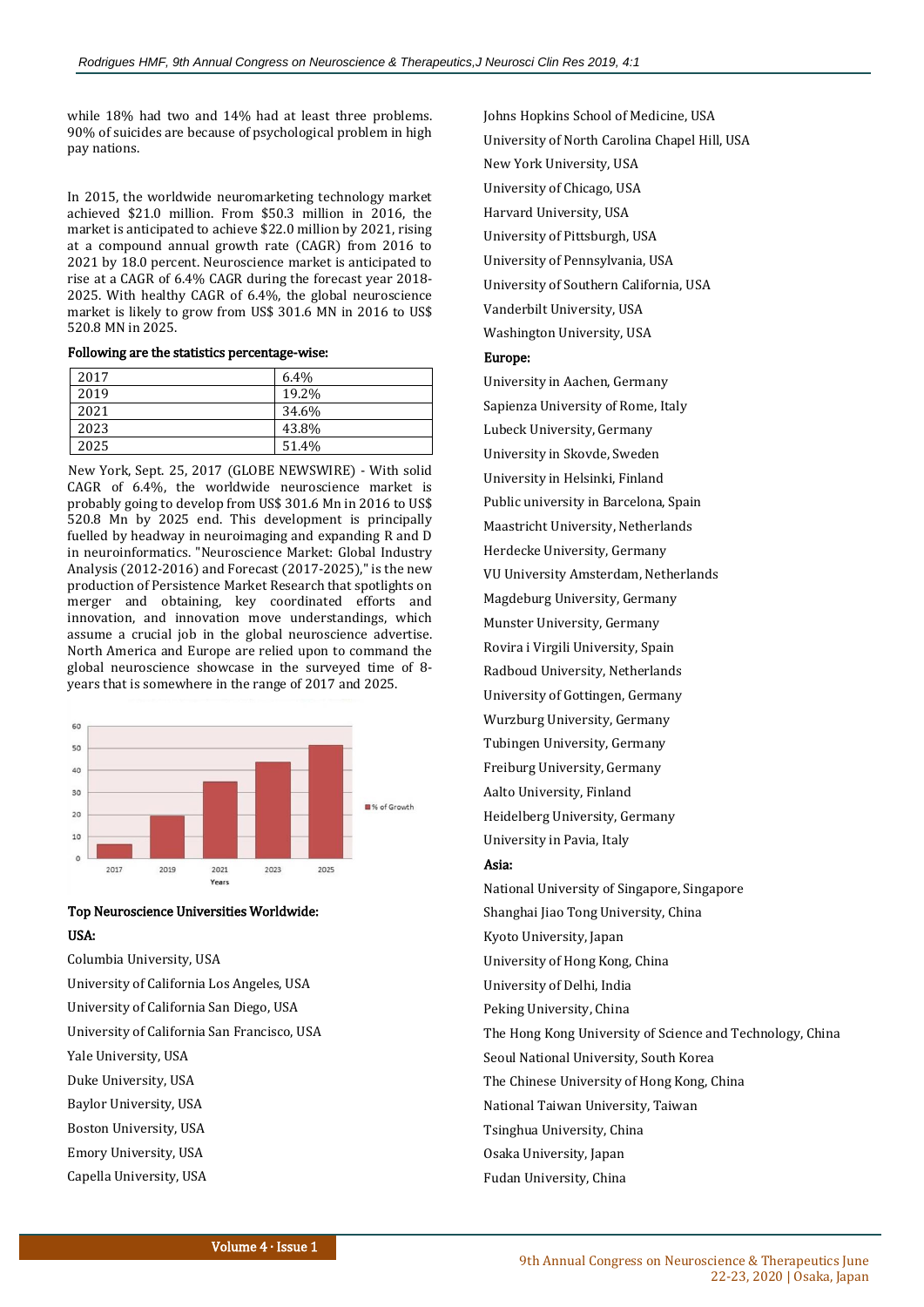Mahidol University, Taiwan Korea Advanced Institute of Science and Technology, South Korea Yonsei University, South Korea Nanyang Technological University, Singapore Top Neuroscience Societies Worldwide: USA: American Association of Neurological Surgeons, USA Society for Neuroscience, USA The American Society of Neuroimaging, USA American Academy of Neurology, USA American Association of Neuromuscular & Electrodiagnostic Medicine, USA American Board of Psychiatry and Neurology, USA American Epilepsy Society, USA American Headache Society, USA American Osteopathic Board of Neurology and Psychiatry, USA American Society of Neurorehabilitation, USA Epilepsy Association-Central, USA Massachusetts Neurologic Association, USA Alzheimer Association, USA American Association of Neuro North, USA American Neuromodulation Society, USA National Institute of Neurological Disorders and Stroke Neuropsychiatric Association, USA North American Neuro-Ophthalmology Society, USA Society for Behavioral and Cognitive Neurology, USA Europe: Czech Alzheimer Society, Czech Republic Portuguese Society of Neurology, Portugal World Federation of Neurology, United Kingdom Dutch Society of Neurology, Netherland Italian Society for Neuroscience, Italy Alzheimer Society of Ireland, Ireland Alzheimer Society of Finland, Finland European Federation of Neurological Societies, Turkey European Academy of Neurology, Austria Cyprus Neurological Society, Cyprus German Society of Neurology, Germany Italian Society of Neurology, Italy Czech Neurological Society, Czech Republic French Society of Neurology, France Asia:

The Japanese Society of Psychiatry and Neurology, Japan Taiwan Movement Disorder Society, Taiwan

Taiwan Neurological Society, Taiwan Neurological Society of India, India Indonesian Neurology Association, Indonesia Asian Society Against Dementia, Singapore Chinese Stroke Association, China Asian Australasian Society of Neurological Surgeons, Australia Japanese Society of Neurology, Japan Chinese Society for Neuroscience, China Alzheimer's Disease Association, Singapore Indian Academy of Neurology, India Chinese medical association, China

# List of Research Centres in the world: USA:

Cognition and Neuroergonomics (CaN) Collaborative Technology Alliance, USA Allen Institute for Brain Science, USA Helen Wills Neuroscience Institute, USA Center for Neural Science, USA National Institute of Neurological Disorders and Stroke, USA The Neurosciences Institute, USA Picower Institute for Learning and Memory, USA Center for Neurotechnology, USA Texas Neurosciences Institute, USA Zilkha Neurogenetic Institute, USA Max Planck Florida Institute for Neuroscience, USA Europe: International Neuroscience Institute, Germany Centre for Molecular Neurobiology Hamburg, Germany Leibniz Institute for Neurobiology, Germany Max Planck Institute of Neurobiology, Germany International School for Advanced Studies, Italy Institut Jean Nicod, France Centre for Neuroscience and Cell Biology, Portugal MRC Cognition and Brain Sciences Unit, UK Wellcome Trust Centre for Neuroimaging, UK Netherlands Institute for Neuroscience, Netherlands Achucarro Basque Center for Neuroscience, Spain Asia: Bronowski Institute of Behavioural Neuroscience, Australia Florey Institute of Neuroscience and Mental Health, Australia Neuroscience Research Australia, Australia Queensland Brain Institute, Australia NeuroMat, Brazil